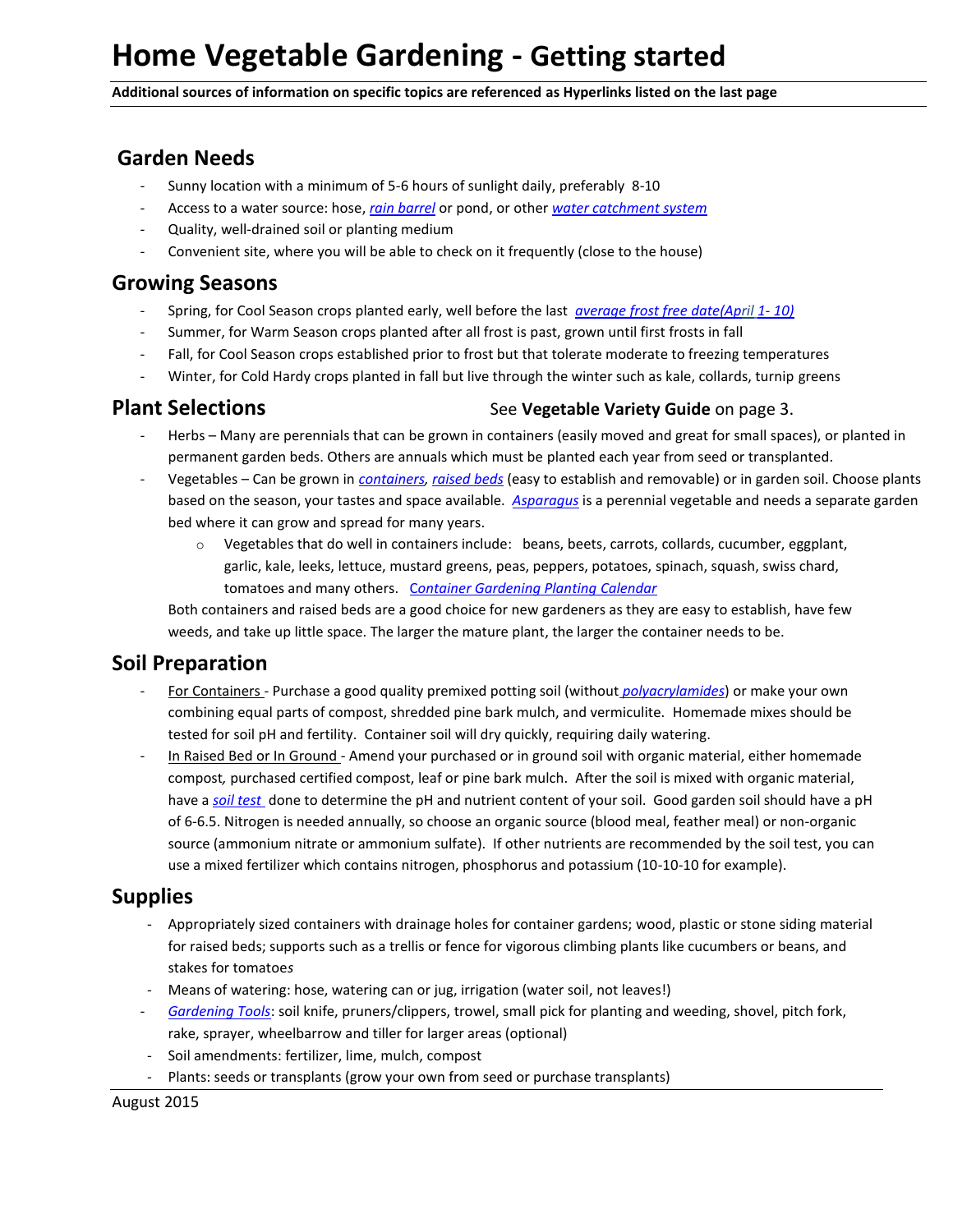# **Garden Design**

- Plan for the size of plant when mature so you don't shade out other plants bean poles are tall!
- Rotate crop placement from year to year.
- Consider "Succession Planting" to extend each growing season by:
	- o Planting at 2-3 week intervals, prolonging your harvest.
	- o Using newly vacated spots to replant for a longer growing and harvesting season.
- Plan to grow crops in each of our 3 main seasons.

#### **Seeds or Transplants** See Vegetable Variety Guide on page 3. (Seed/Plant)

- Some seeds can be sown directly into the garden. Plant seed according to package directions. *Cool Season* **-** arugula, beets, carrots, chinese cabbage, cilantro, kale, lettuces, mustard, peas, radishes, spinach, swiss chard *Warm Season* **-** basil , beans, eggplants, peppers, squashes, tomatoes
- To grow *[transplants](http://granville.ces.ncsu.edu/2012/02/starting-vegetable-seeds/)* from seed plant seed according to seed packet direction into a small pot, or peat pot indoors or in a greenhouse. Plant indoors 6-8 weeks before transplanting date allowing time for transplants to be "hardened off" and ready by planting time. Hardening off ensures the transplant will be strong enough to take full outdoor sun. Slowly introduce the transplants into full sun, each day over a couple weeks' time.
- After a hardening off period, plant transplants gently into moist, loose soil into the garden. If in a peat pot, make sure the pot is completely covered with soil so it doesn't wick water away and dry out.
- Seeds can be less expensive than using transplants but this will depend on the size of your garden.
- Purchase seed packets at local stores or order from seed catalogs.
- Purchase transplants at your local farmers market, garden center or other stores that sell plants.

## **Garden Care**

- Water new seeds and transplants every day until established, mature plants every two or three days
- Fertilize to maintain enough nitrogen
- Mulch to maintain moisture and control weeds (grass clippings, wheat straw, pine bark mulch, newspaper)
- Extend the growing season by protecting crops from extreme hot and cold; use mulch to keep soil temperatures moderated, cover plants during freezing temperatures and shade from hot sun. *[Season Extenders](http://pubs.ext.vt.edu/426/426-381/426-381.html)*

### **Pest and Disease Management**

- Focus on reducing plant stress first! Give them adequate sun, water, and fertility
- Plant flowering plants that support beneficial insects to help control pests and aid pollination.
- Plant disease or pest resistant seeds or plants, i.e. VFN resistant tomatoes and hardy, disease free plants
- Concentrate on watering the soil and root area, not the foliage, to discourage disease.
- Examine plants for critter or insect damage or disease, to catch early.
- Use stake, cage or trellis to keep plants from toppling and remove dead/diseased plants to trash.
- Mulch with leaves, shredded wood, or pine needles to reduce weeds. Remove growing weeds don't let them go to seed!
- Practice crop rotation Pests and diseases can live in the soil near previous host plant. By moving the host plant to a new area each year it reduces the pests' ability to reproduce and disease build-up.
- Become educated and know what to look for. Specific plants have known problems: squash often get vine borers; broccoli, collards and cabbages get cabbage loopers; melons can be prone to fungus, etc.
- Consider using products with the least toxicity. Some examples of organic control are: Bt, Diatomaceous Earth, Horticultural Oils, and Insecticidal Soap. Be aware that many products that address your problem may also harm non-targeted, beneficial insects and may be toxic to you, your pets or the environment. Read labels!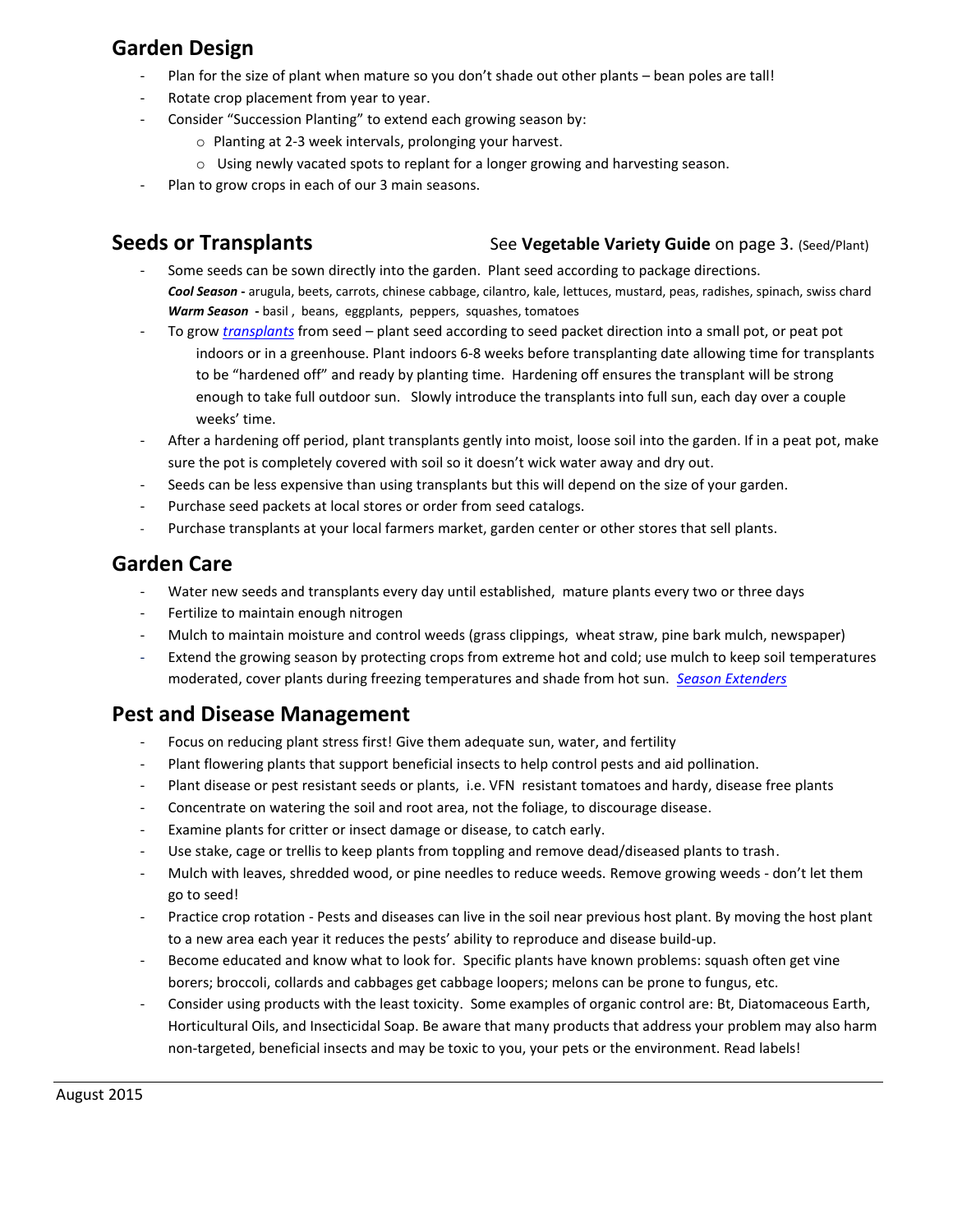| Vegetable Variety Guide listed by Seasonal Planting Date(s) for Wake County, NC |                                                                    |       |                      |                         |           |  |
|---------------------------------------------------------------------------------|--------------------------------------------------------------------|-------|----------------------|-------------------------|-----------|--|
|                                                                                 |                                                                    |       |                      |                         |           |  |
| Vegetable                                                                       | Variety                                                            |       | <b>Planting Date</b> |                         |           |  |
|                                                                                 |                                                                    |       | Seed/Late Winter/    | Fall                    | Days to   |  |
|                                                                                 | Cool Season Crops - Spring and Fall Planting - Not harmed by frost | Plant | Early Spring         |                         | Maturity  |  |
| Asparagus                                                                       | Jersey Giant, Jersey King, Jersey Supreme                          | P     | $2/15 - 3/31$        |                         | 2 years   |  |
| <b>Beets</b>                                                                    | Ruby Queen, Red Ace, Bull's Blood (for greens)                     | S     | $3/1 - 4/15$         | $8/1 - 9/15$            | 55-60     |  |
| Broccoli                                                                        | Marathon, Packman, Premium Crop, Arcadia                           | P     | $2/15 - 4/15$        | $8/1 - 9/15$            | 70-80     |  |
| Brussels sprouts                                                                | Long Island Improved, Jade Cross Hybrid                            | P     |                      | $6/15 - 7/15$           | 85-95     |  |
| Cabbage                                                                         | Round Dutch, Early Jersey Wakefield, Red Rookie (red)              | P     | $2/15 - 4/15$        | $8/1 - 9/15$            | 70-80     |  |
| Cabbage, Chinese                                                                | Pak Choi, Bok Choi                                                 | S/P   | $3/15 - 4/1$         | $8/15 - 10/1$           | 45-80     |  |
| Carrots                                                                         | Danvers Half Long, Sugar Snax 54, Thumbelina                       | S     | $2/15 - 3/31$        | $6/15 - 8/15$           | 75-95     |  |
| Cauliflower                                                                     | Early Snowball, Snow Crown                                         | P     | $2/15 - 4/15$        | $8/1 - 9/30$            | 55-65     |  |
| Collards                                                                        | Vates, Morris Heading, Top Bunch, Blue Max                         | S/P   | $2/15 - 4/15$        | $8/1 - 9/15$            | 60-100    |  |
| Kale                                                                            | Dwarf Curled Scotch, Siberian, Vates, Blue Knight, Lacinito        | S/P   | $2/15 - 6/30$        | $8/1 - 9/15$            | 40-60     |  |
| Kohlrabi                                                                        | Early Purple Vienna, Grand Duke                                    | S     | $2/15 - 6/30$        | $8/1 - 9/15$            | 50-60     |  |
| Lettuce (head)                                                                  | Ithaca, Mighty Joe, Maverick                                       | S/P   | $2/1 - 4/10$         | $8/25 - 9/25$           | 70-85     |  |
| Lettuce (leaf)                                                                  | Grand Rapids, Salad Bowl, Buttercrunch, Red Sails, Romaine         | S/P   | $2/1 - 4/20$         | $8/25 - 10/1$           | 40-50     |  |
| Mustard                                                                         | Southern Giant Curled, Tendergreen                                 | S/P   | $2/15 - 6/30$        | $8/1 - 9/15$            | $30 - 45$ |  |
| Onions (seed)                                                                   | Texas Grano 1015, Granex 33                                        | S     | $8/1 - 6/15$         | $9/15 - 10/31$ 4-5 mos. |           |  |
| Onions (sets or plants)                                                         | Texas Early Grano, Hi Ball, Scallions                              | P     | $10/1 - 3/1$         |                         | 60-80     |  |
| Peas (edible-podded)                                                            | Oregon Sugar Pod II, Sugar Snap, Sugar Bon                         | S     | $2/15 - 4/15$        | $8/1 - 9/30$            | 60-70     |  |
| Peas, garden                                                                    | Green Arrow, Tall Telephone                                        | S     | $2/15 - 4/15$        | $8/1 - 9/30$            | 65-70     |  |
| Potatoes, Irish                                                                 | Kennebec, Red Pontiac, Superior, Yukon Gold                        | S     | $2/15 - 4/1$         |                         | 95-120    |  |
| Radish, Diakon                                                                  | April Cross, Everest                                               | S     | $2/15 - 6/30$        | $8/1 - 9/15$            | 60-75     |  |
| Radishes                                                                        | Early Scarlet Globe, Cherry Belle, Easter Egg, , White Icicle      | S     | $2/15 - 6/30$        | $8/1 - 9/15$            | 25-30     |  |
| Rutabagas                                                                       | American Purple Top, Laurentian                                    | S     | $2/15 - 4/15$        | $8/1 - 9/30$            | 70-80     |  |
| Spinach                                                                         | Early Hybrid 7, Bloomsdale Long Standing, Tyee                     | S     | $2/15 - 6/30$        | $8/1 - 9/15$            | 50-60     |  |
| Swiss chard                                                                     | Lucullus, Rhubard Chard, Argentata                                 | S/P   | $3/15 - 5/1$         |                         | 60-70     |  |
| Turnips                                                                         | Purple Top White Globe, Tokyo Cross, White Egg                     | S     | $2/15 - 6/30$        | $8/1 - 31$              | 55-60     |  |
|                                                                                 |                                                                    |       |                      |                         |           |  |
| Warm Season Crops - Plant after Frost Free Date                                 |                                                                    |       |                      |                         |           |  |
| Beans, Lima (bush)                                                              | Fordhook 242, Bridgeton, Early Thorogreen                          | S     | $4/10 - 6/15$        | $7/15 - 8/1$            | $65 - 80$ |  |
| Beans, Lima (pole)                                                              | King of the Garden, Carolina Sieva                                 | S     | $4/10 - 6/15$        | $7/15 - 8/1$            | $75 - 95$ |  |
| Beans, Snap (bush)                                                              | Bush Blue Lake 274, Roma II                                        | S     | $3/20 - 6/15$        | $8/1 - 9/15$            | $50 - 55$ |  |
| Beans, Snap (pole)                                                              | Kentucky Wonder 191, Stringless Blue Lake, Romano (flat)           | S     | $3/20 - 6/15$        | $8/1 - 9/15$            | $65 - 70$ |  |
| Cantaloupe                                                                      | Ambrosia, Athena                                                   | P     | $4/15 - 5/15$        | $7/1 - 7/15$            | 85-90     |  |
| Corn, Sweet                                                                     | Silver Queen, Bodacious, Merit, Summer Sweet                       | S     | $3/15 - 4/30$        |                         | 85-90     |  |
| Cucumbers (pickling)                                                            | Colt, Sassy                                                        | S/P   | $4/20 - 5/20$        | $7/15 - 8/15$           | 40-65     |  |
| Cucumbers (slicing)                                                             | Poinsett 76, Slice More, Stone Wall, Thunder                       | S/P   | $4/15 - 5/15$        | $7/15 - 8/15$           | 40-65     |  |
| Eggplant                                                                        | Black Beauty, Calliope, Classic, Ichiban, Listada di Gandia        | S/P   | $4/15 - 5/10$        | $8/1 - 8/15$            | 80-85     |  |
| Okra                                                                            | Clemson Spineless, Lee, Annie Oakley II                            | S     | $5/1 - 5/30$         | $8/1 - 8/30$            | 60-70     |  |
| Peas, Southern                                                                  | Queen Anne, Mississippi Silver, Pinkeye Purple Hull                | S     | $3/25 - 6/15$        | $8/1 - 8/30$            | 55-65     |  |
| Peppers (hot)                                                                   | Habanero, Aji Dulce, Cayenne, Hungarian Wax, Jalapeno M            | S/P   | $4/15 - 5/10$        | $8/1 - 8/15$            | 75-80     |  |
| Peppers, Bell/Ancho                                                             | Camelot X3R, Excursion II, San Juan (Ancho)                        | S/P   | $4/15 - 5/10$        | $8/1 - 8/15$            | 75-80     |  |
| Pumpkins                                                                        | Autumn Gold, Howden's Biggie, Magic Lantern, Spookie (small)       | S     | $6/15 - 7/10$        |                         | 115-120   |  |
| Squash, Summer                                                                  | Goldbar, Dixie (yellow), Elite (zucchini), Sunburst (scalloped)    | S     | $4/1 - 5/30$         | $7/15 - 8/15$           | 50-60     |  |
| Squash, Winter                                                                  | Butternut Supreme, Veg. Spaghetti, Golden Hubbard, Table Ace       | S     | $4/15 - 5/20$        |                         | 70-95     |  |
| Sweet potatoes                                                                  | Beauregard, Hernandez, Jewel                                       | P     | $5/1 - 7/15$         |                         | 95-125    |  |
| Tomatoes                                                                        | Mtn.Spring, Celebrity Better Boy, Cheroke Purple, Sun Gold         | S/P   | $4/15 - 5/10$        | $8/1 - 8/15$            | 75-85     |  |
| Watermelons                                                                     | Crimson Sweet, Mardi Gras, Sangria, Atlantic Giant                 | S     | $4/15 - 6/30$        |                         | 90-100    |  |
| Revised 1999 by Larry Bass, Extension Horticultural Specialist, Emeritus        |                                                                    |       |                      |                         |           |  |

Revised 2013 by Cindy Sanborn, Wake County Extension Master Gardener, Dr. Jeana Myers, Horticulture Extension Agent, Wake County, Raleigh NC